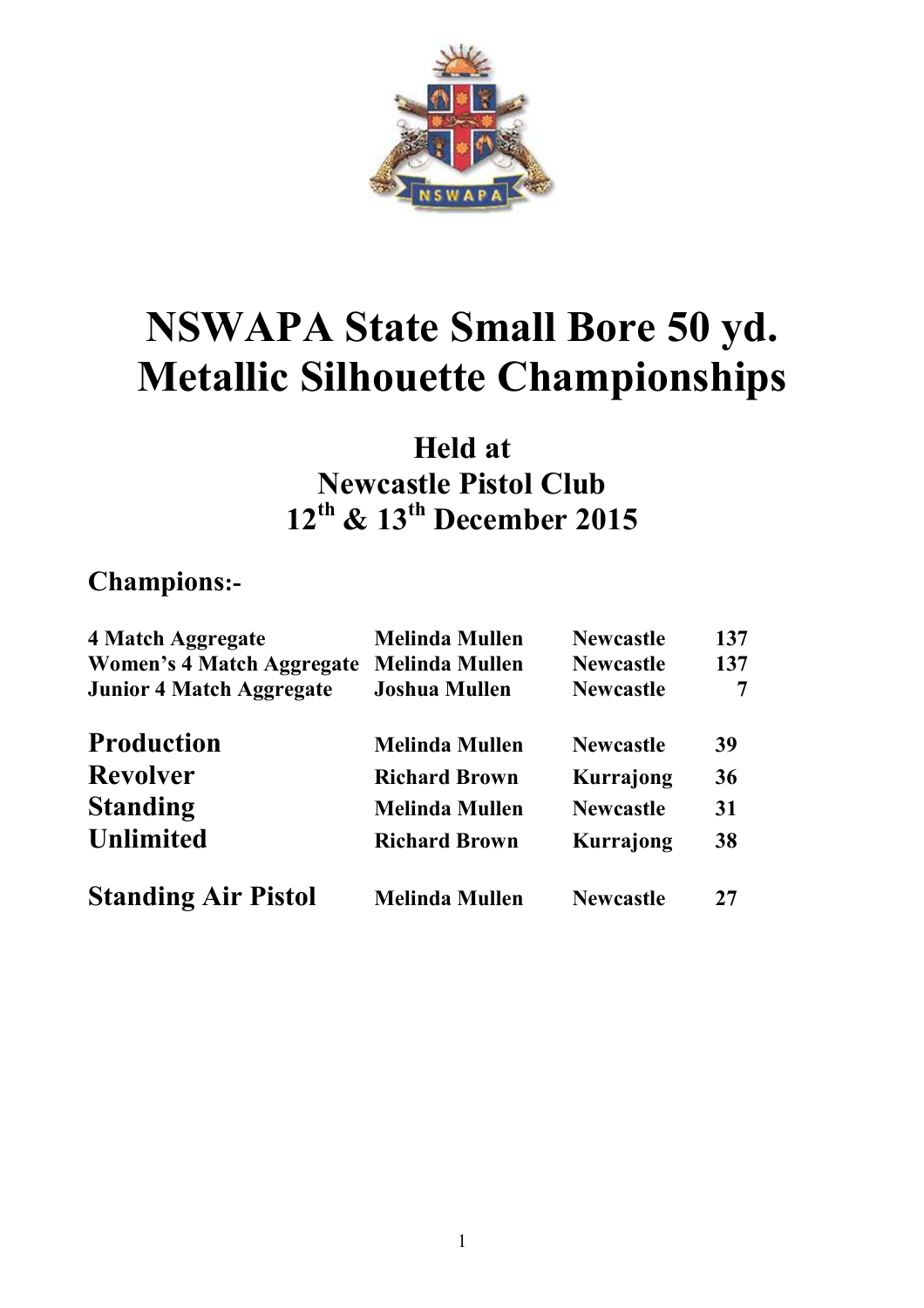# **50m Open Aggregate**

| <b>Aggregate</b> | <b>Top Surname</b> | <b>Name</b>  | <b>Club</b>    | Prod           | <b>Rev</b>     | <b>Stand</b>   | Unlim          |
|------------------|--------------------|--------------|----------------|----------------|----------------|----------------|----------------|
| 137              | Mullen             | Melinda      | Newcastle      | 39             | 32             | 31             | 35             |
| 125              | Marsden            | <b>Brian</b> | Newcastle      | 33             | 32             | 26             | 34             |
| 125              | Ellem              | Neville      | Newcastle      | 36             | 32             | 21             | 36             |
| 118              | <b>Brown</b>       | Richard      | Kurrajong      | 33             | 36             | 11             | 38             |
| 114              | Robinson           | John         | Newcastle      | 30             | 27             | 27             | 30             |
| 110              | Pender             | Bart         | RAAF-Rich      | 33             | 26             | 14             | 37             |
| 110              | Caban              | David        | Newcastle      | 24             | 30             | 24             | 32             |
| 108              | Ellem              | Kerrie       | Newcastle      | 29             | 29             | 13             | 37             |
| 104              | Anderson           | Terry        | Newcastle      | 23             | 24             | 26             | 31             |
| 103              | <b>Broch</b>       | Lucy         | Merriganowry   | 31             | 33             | 13             | 26             |
| 98               | Jones              | Patrick      | Newcastle      | 20             | 27             | 19             | 32             |
| 95               | Carter             | Paul         | Newcastle      | 22             | 29             | 11             | 33             |
| 91               | Martin             | Philip       | Newcastle      | 30             | 30             | $\mathbf 0$    | 31             |
| 90               | <b>Brinkley</b>    | Ken          | Newcastle      | 32             | 25             | 10             | 23             |
| 86               | Pavlou             | Andy         | Port Macquarie | 25             | 19             | 9              | 33             |
| 82               | Lockyer            | Mark         | Newcastle      | 22             | 22             | 13             | 25             |
| 81               | Howitt             | Paul         | Newcastle      | 27             | 16             | $\,6$          | 32             |
| 80               | <b>McGrice</b>     | Dennis       | Newcastle      | 20             | 23             | 16             | 21             |
| 77               | Lowe               | Edward       | Newcastle      | 23             | 20             | 4              | 30             |
| 74               | Pender             | Ann          | RAAF-Rich      | 38             | 23             | 4              | 9              |
| 53               | Cutler             | <b>Brian</b> | Port Macquarie | 18             | 11             | $\overline{2}$ | 22             |
| 52               | Pender             | John         | RAAF-Rich      | 10             | 3              | 14             | 25             |
| 48               | Morel              | Valdek       | Newcastle      | 11             | 15             | $\pmb{0}$      | 22             |
| 40               | Bryden             | Kevin        | Newcastle      | 13             | 10             | 5              | 12             |
| 38               | Emerson            | Gary         | Newcastle      | 20             | $\overline{7}$ | 4              | $\overline{7}$ |
| 19               | Marsden            | Johanna      | Newcastle      | 0              | 11             | 8              | $\pmb{0}$      |
| 10               | <b>Butcher</b>     | Rob          | Newcastle      | 0              | 10             | 0              | 0              |
| 7                | Mullen             | Joshua       | Newcastle      | $\overline{2}$ | 3              | 1              | 1              |

# **50m Womens Aggregate**

| <b>Aggregate Top</b> | <b>Surname</b> | <b>Name</b> | Club         | Prod | <b>Rev</b> | <b>Stand</b> | Unlim |
|----------------------|----------------|-------------|--------------|------|------------|--------------|-------|
| 137                  | Mullen         | Melinda     | Newcastle    | 39   | 32         | 31           | 35    |
| 108                  | Ellem          | Kerrie      | Newcastle    | 29   | 29         | 13           | 37    |
| 103                  | <b>Broch</b>   | Lucy        | Merriganowry | 31   | 33         | 13           | 26    |
| 74                   | Pender         | Ann         | RAAF-Rich    | 38   | 23         | 4            | -9    |
| 19                   | Marsden        | Johanna     | Newcastle    | 0    | 11         |              | 0     |

### **50m Juniors Aggregate**

| <b>Aggregate Top Surname Name</b> |               | <b>Club</b> |  | <b>Prod Rev Stand Unlim</b> |  |
|-----------------------------------|---------------|-------------|--|-----------------------------|--|
|                                   | Mullen Joshua | Newcastle   |  | 2 3 1 1                     |  |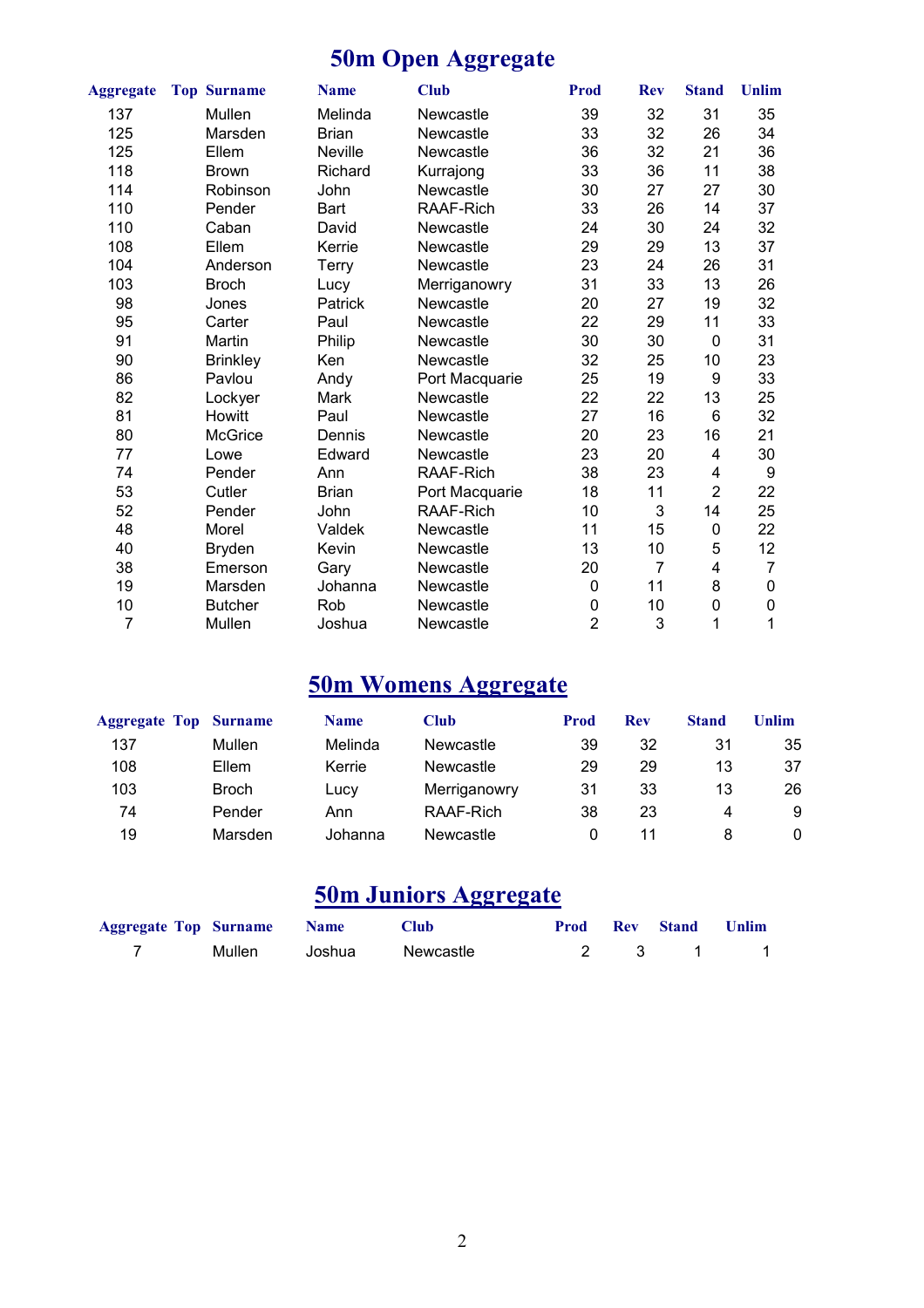#### **50m Production Off Gun**

| <b>Name</b>  | <b>Surname</b>  | <b>Club</b>      | <b>Grade</b> | <b>Total</b>   | <b>Top</b> |                              | Chic Pig Turk Ram |                |
|--------------|-----------------|------------------|--------------|----------------|------------|------------------------------|-------------------|----------------|
| Melinda      | Mullen          | Newcastle        | <b>AAA</b>   | 39             | 10         | 10                           | 10                | 9              |
| Ann          | Pender          | <b>RAAF-Rich</b> | <b>AAA</b>   | 38             | 10         | 10                           | 9                 | 9              |
| Neville      | Ellem           | Newcastle        | <b>INT</b>   | 36             |            | 9<br>10                      | 10                | $\overline{7}$ |
| Richard      | <b>Brown</b>    | Kurrajong        | <b>INT</b>   | 33             |            | 10<br>9                      | 6                 | 8              |
| <b>Bart</b>  | Pender          | RAAF-Rich        | <b>AAA</b>   | 33             |            | 10<br>9                      | $\overline{7}$    | $\overline{7}$ |
| <b>Brian</b> | Marsden         | Newcastle        | <b>AAA</b>   | 33             | 9          | 10                           | 8                 | 6              |
| Ken          | <b>Brinkley</b> | Newcastle        | <b>AAA</b>   | 32             | 10         | 9                            | $\overline{7}$    | 6              |
| Lucy         | <b>Broch</b>    | Merriganowry     | <b>AAA</b>   | 31             |            | $\overline{7}$<br>9          | 6                 | 9              |
| John         | Robinson        | Newcastle        | <b>INT</b>   | 30             |            | 8<br>8                       | 6                 | 8              |
| Philip       | Martin          | Newcastle        | AA           | 30             |            | 9<br>$\overline{7}$          | 8                 | 6              |
| Kerrie       | Ellem           | Newcastle        | <b>AAA</b>   | 29             |            | 10<br>8                      | 8                 | 3              |
| Paul         | Howitt          | Newcastle        | AA           | 27             |            | $\overline{7}$<br>8          | 3                 | 9              |
| Andy         | Pavlou          | Port Macquarie   | <b>AAA</b>   | 25             |            | 5<br>8                       | $\overline{4}$    | 8              |
| David        | Caban           | Newcastle        | <b>AAA</b>   | 24             | 9          | $\overline{7}$               | 5                 | 3              |
| Edward       | Lowe            | Newcastle        | AA           | 23             |            | 4<br>5                       | 6                 | 8              |
| Terry        | Anderson        | Newcastle        | <b>AAA</b>   | 23             |            | 5<br>6                       | $\overline{7}$    | 5              |
| Mark         | Lockyer         | Newcastle        | A            | 22             |            | $\overline{7}$<br>5          | 5                 | 5              |
| Paul         | Carter          | Newcastle        | AA           | 22             |            | 8<br>6                       | $\overline{4}$    | 4              |
| Patrick      | Jones           | Newcastle        | AA           | 20             |            | 5<br>6                       | 3                 | 6              |
| Gary         | Emerson         | Newcastle        | В            | 20             |            | 5<br>6                       | 3                 | 6              |
| Dennis       | McGrice         | Newcastle        | A            | 20             |            | 5<br>9                       | $\mathbf{1}$      | 5              |
| <b>Brian</b> | Cutler          | Port Macquarie   | Α            | 18             |            | 5<br>$\overline{\mathbf{4}}$ | $\overline{4}$    | 5              |
| Kevin        | <b>Bryden</b>   | Newcastle        | B            | 13             |            | 5<br>3                       | $\overline{2}$    | 3              |
| Valdek       | Morel           | Newcastle        | AA           | 11             |            | 3<br>3                       | 3                 | $\overline{2}$ |
| John         | Pender          | RAAF-Rich        | <b>AAA</b>   | 10             |            | $\pmb{0}$<br>4               | 1                 | 5              |
| Joshua       | Mullen          | Newcastle        | B            | $\overline{2}$ | 0          | 1                            | 1                 | 0              |

### **50m Revolver Off Gun**

| <b>Name</b>    | <b>Surname</b> | <b>Club</b>  | Grade      | <b>Total</b> | <b>Top</b> |    |    | Chic Pig Turk Ram |   |
|----------------|----------------|--------------|------------|--------------|------------|----|----|-------------------|---|
| Richard        | <b>Brown</b>   | Kurrajong    | <b>INT</b> | 36           |            | 8  | 9  | 10                | 9 |
| Lucy           | Broch          | Merriganowry | AAA        | 33           |            | 8  | 9  | 7                 | 9 |
| Melinda        | Mullen         | Newcastle    | AAA        | 32           |            | 9  | 9  | 6                 | 8 |
| <b>Neville</b> | Ellem          | Newcastle    | AAA        | 32           |            | 9  | 8  | 8                 | 7 |
| Brian          | Marsden        | Newcastle    | AAA        | 32           |            | 10 | 9  | 6                 | 7 |
| David          | Caban          | Newcastle    | AAA        | 30           |            | 9  | 7  | 8                 | 6 |
| Philip         | Martin         | Newcastle    | AAA        | 30           |            | 8  | 9  | 7                 | 6 |
| Paul           | Carter         | Newcastle    | AA.        | 29           |            | 5  | 9  | 8                 | 7 |
| Kerrie         | Ellem          | Newcastle    | AA         | 29           |            | 8  | 10 | 4                 | 7 |
| <b>Patrick</b> | Jones          | Newcastle    | A          | 27           |            | 6  | 7  | 7                 | 7 |
| John           | Robinson       | Newcastle    | AAA        | 27           |            | 6  | 7  | 7                 |   |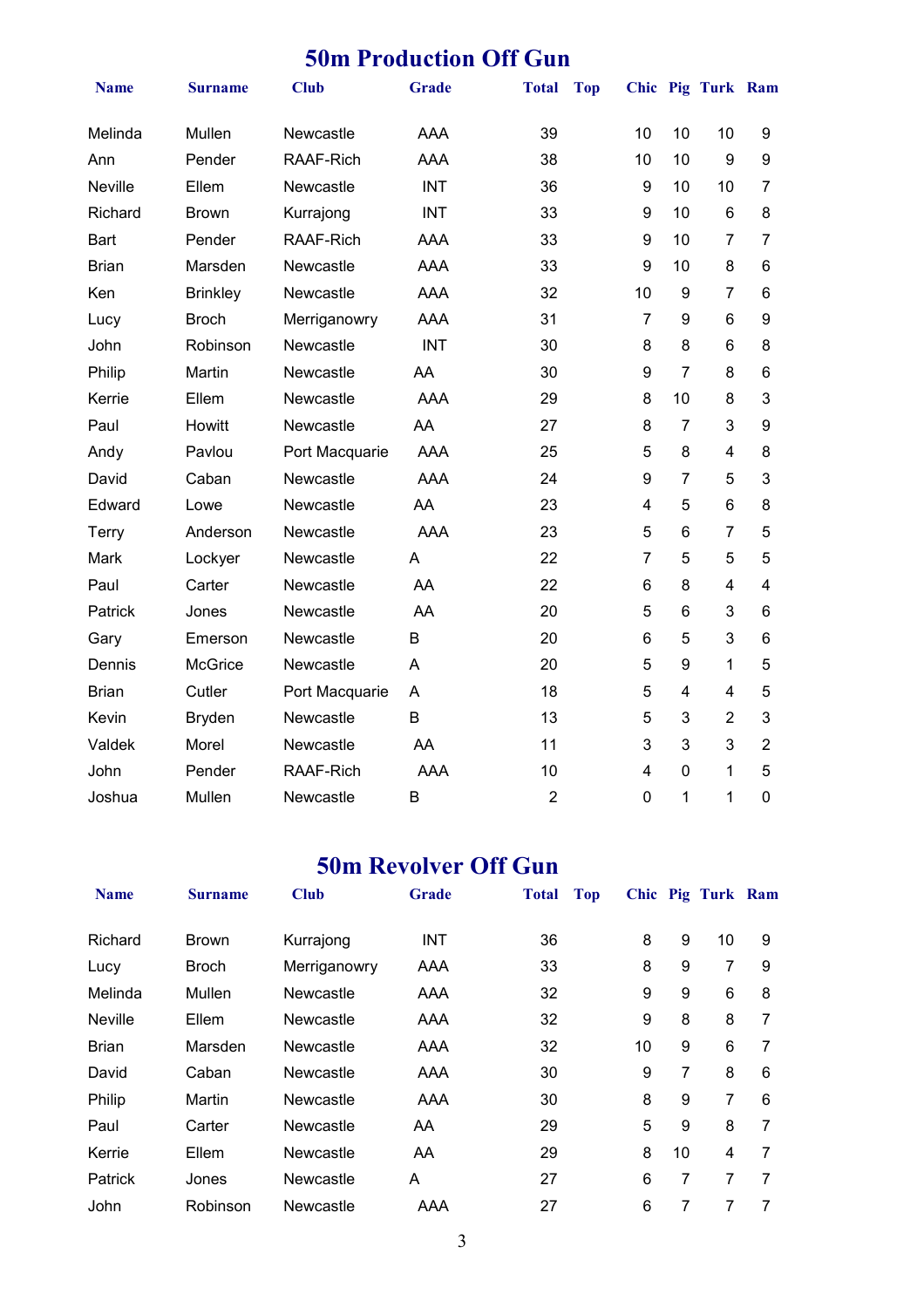| <b>Bart</b>  | Pender          | RAAF-Rich        | AA  | 26             | 8              | 8              | 3              | 7              |
|--------------|-----------------|------------------|-----|----------------|----------------|----------------|----------------|----------------|
| Ken          | <b>Brinkley</b> | Newcastle        | Α   | 25             | 7              | 9              | 3              | 6              |
| <b>Terry</b> | Anderson        | Newcastle        | AAA | 24             | 6              | 9              | 5              | 4              |
| Ann          | Pender          | RAAF-Rich        | AA  | 23             | 5              | 5              | 4              | 9              |
| Dennis       | <b>McGrice</b>  | Newcastle        | В   | 23             | 7              | 8              | 5              | 3              |
| Mark         | Lockyer         | Newcastle        | B   | 22             | 5              | 6              | 5              | 6              |
| Edward       | Lowe            | Newcastle        | AA  | 20             | 3              | 7              | 5              | 5              |
| Andy         | Pavlou          | Port Macquarie   | AA  | 19             | 10             | 8              | 1              | 0              |
| Paul         | Howitt          | Newcastle        | A   | 16             | 5              | 5              | 5              | 1              |
| Valdek       | Morel           | Newcastle        | A   | 15             | $\overline{2}$ | 6              | $\overline{2}$ | 5              |
| Johanna      | Marsden         | Newcastle        | B   | 11             | $\overline{2}$ | 4              | 1              | 4              |
| <b>Brian</b> | Cutler          | Port Macquarie   | A   | 11             | 4              | $\overline{2}$ | $\overline{2}$ | 3              |
| Rob          | <b>Butcher</b>  | Newcastle        | B   | 10             | 3              | 3              | $\overline{2}$ | $\overline{2}$ |
| Kevin        | <b>Bryden</b>   | Newcastle        | B   | 10             | 3              | $\overline{2}$ | 4              | 1              |
| Gary         | Emerson         | Newcastle        | B   | $\overline{7}$ | $\overline{2}$ | 3              | $\overline{2}$ | $\mathbf 0$    |
| Joshua       | Mullen          | Newcastle        | B   | 3              | 1              | 1              | 1              | $\mathbf{0}$   |
| John         | Pender          | <b>RAAF-Rich</b> | AA  | 3              | 1              | $\overline{2}$ | 0              | 0              |

# **50m Standing Off Gun**

| <b>Name</b>  | <b>Surname</b>  | <b>Club</b>      | <b>Grade</b> | <b>Total</b> | <b>Top</b> |                |                | Chic Pig Turk Ram |                |
|--------------|-----------------|------------------|--------------|--------------|------------|----------------|----------------|-------------------|----------------|
| Melinda      | Mullen          | Newcastle        | <b>INT</b>   | 31           |            | 8              | $\overline{7}$ | $\overline{7}$    | 9              |
| John         | Robinson        | Newcastle        | <b>INT</b>   | 27           |            | 8              | $\overline{7}$ | 5                 | $\overline{7}$ |
| Terry        | Anderson        | Newcastle        | <b>AAA</b>   | 26           |            | 4              | $\overline{7}$ | 8                 | $\overline{7}$ |
| <b>Brian</b> | Marsden         | Newcastle        | <b>INT</b>   | 26           |            | $\overline{7}$ | 9              | 4                 | 6              |
| David        | Caban           | Newcastle        | <b>INT</b>   | 24           |            | 4              | 8              | 5                 | $\overline{7}$ |
| Neville      | Ellem           | Newcastle        | <b>AAA</b>   | 21           |            | 6              | 10             | 3                 | $\overline{2}$ |
| Patrick      | Jones           | Newcastle        | A            | 19           |            | 5              | 4              | 3                 | $\overline{7}$ |
| Dennis       | <b>McGrice</b>  | Newcastle        | A            | 16           |            | 5              | 3              | $\overline{4}$    | 4              |
| <b>Bart</b>  | Pender          | <b>RAAF-Rich</b> | A            | 14           |            | 4              | $\overline{4}$ | 3                 | 3              |
| John         | Pender          | RAAF-Rich        | AA           | 14           |            | 5              | 5              | 3                 | 1              |
| Lucy         | <b>Broch</b>    | Merriganowry     | AA           | 13           |            | 4              | 1              | 3                 | 5              |
| Kerrie       | Ellem           | Newcastle        | AA           | 13           |            | 5              | $\overline{4}$ | $\mathbf 0$       | 4              |
| Mark         | Lockyer         | Newcastle        | B            | 13           |            | 6              | 3              | 1                 | 3              |
| Paul         | Carter          | Newcastle        | A            | 11           |            | 3              | 3              | $\overline{2}$    | 3              |
| Richard      | <b>Brown</b>    | Kurrajong        | AA           | 11           |            | 3              | 4              | $\overline{2}$    | $\overline{2}$ |
| Ken          | <b>Brinkley</b> | Newcastle        | B            | 10           |            | 3              | $\overline{2}$ | 3                 | $\overline{2}$ |
| Andy         | Pavlou          | Port Macquarie   | A            | 9            |            | 1              | $\overline{4}$ | 3                 | 1              |
| Johanna      | Marsden         | Newcastle        | B            | 8            |            | 3              | 1              | 1                 | 3              |
| Paul         | Howitt          | Newcastle        | A            | 6            |            | $\overline{2}$ | $\overline{2}$ | 1                 | 1              |
| Kevin        | <b>Bryden</b>   | Newcastle        | AA           | 5            |            | $\overline{2}$ | 1              | 0                 | $\overline{2}$ |
| Edward       | Lowe            | Newcastle        | A            | 4            |            | 1              | $\mathbf 0$    | $\overline{2}$    | 1              |
| Ann          | Pender          | RAAF-Rich        | AA           | 4            |            | 1              | $\overline{2}$ | $\pmb{0}$         | 1              |
| Gary         | Emerson         | Newcastle        | Α            | 4            |            | $\overline{2}$ | $\overline{2}$ | 0                 | 0              |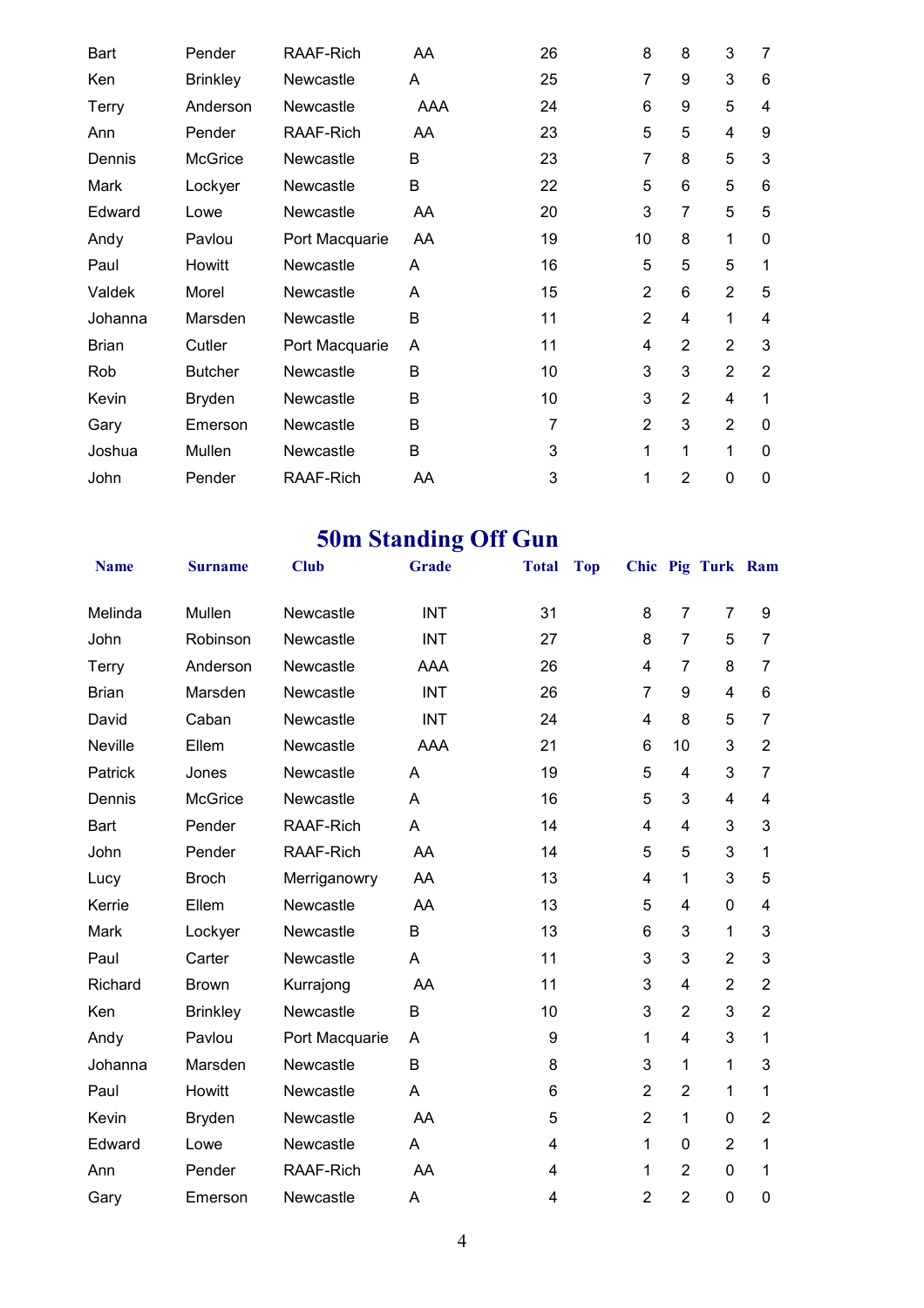| <b>Brian</b> | Cutler | Port Macquarie B |   | 1 1 |                     | $0\quad 0$ |                |
|--------------|--------|------------------|---|-----|---------------------|------------|----------------|
| Joshua       | Mullen | Newcastle        | R |     | 0 0 0 1             |            |                |
| Valdek       | Morel  | Newcastle        |   |     | $0 \quad 0 \quad 0$ |            | $\overline{0}$ |

### **50m Unlimited Off Gun**

| <b>Name</b>  | <b>Surname</b>  | <b>Club</b>    | <b>Grade</b> | <b>Total</b>   | <b>Top</b>     |                  | Chic Pig Turk Ram |                |
|--------------|-----------------|----------------|--------------|----------------|----------------|------------------|-------------------|----------------|
| Richard      | <b>Brown</b>    | Kurrajong      | <b>AAA</b>   | 38             | 9              | 10               | 10                | 9              |
| Kerrie       | Ellem           | Newcastle      | <b>AAA</b>   | 37             | 9              | 10               | 9                 | 9              |
| <b>Bart</b>  | Pender          | RAAF-Rich      | <b>AAA</b>   | 37             | 9              | 10               | 9                 | 9              |
| Neville      | Ellem           | Newcastle      | <b>AAA</b>   | 36             | 8              | 10               | 8                 | 10             |
| Melinda      | Mullen          | Newcastle      | <b>AAA</b>   | 35             | 10             | 9                | 8                 | 8              |
| <b>Brian</b> | Marsden         | Newcastle      | <b>AAA</b>   | 34             | 9              | 9                | $\overline{7}$    | 9              |
| Paul         | Carter          | Newcastle      | AA           | 33             | 9              | 9                | 5                 | 10             |
| Andy         | Pavlou          | Port Macquarie | AA           | 33             | 6              | 10               | $\boldsymbol{9}$  | 8              |
| David        | Caban           | Newcastle      | <b>AAA</b>   | 32             | $\overline{7}$ | 10               | $\overline{7}$    | 8              |
| Paul         | Howitt          | Newcastle      | AA           | 32             | 10             | $\boldsymbol{9}$ | 5                 | 8              |
| Patrick      | Jones           | Newcastle      | A            | 32             | 10             | $\boldsymbol{9}$ | $\overline{7}$    | $6\phantom{1}$ |
| Philip       | Martin          | Newcastle      | AA           | 31             | 7              | 9                | $\overline{7}$    | 8              |
| Terry        | Anderson        | Newcastle      | <b>AAA</b>   | 31             | 9              | $\overline{7}$   | 8                 | $\overline{7}$ |
| Edward       | Lowe            | Newcastle      | AA           | 30             | 8              | $\overline{7}$   | 9                 | 6              |
| John         | Robinson        | Newcastle      | AA           | 30             | 10             | 9                | $\overline{7}$    | 4              |
| Lucy         | <b>Broch</b>    | Merriganowry   | <b>AAA</b>   | 26             | $\overline{7}$ | 8                | 3                 | 8              |
| Mark         | Lockyer         | Newcastle      | B            | 25             | 6              | $\overline{7}$   | 5                 | $\overline{7}$ |
| John         | Pender          | RAAF-Rich      | AA           | 25             | 6              | $\overline{7}$   | $6\phantom{1}$    | 6              |
| Ken          | <b>Brinkley</b> | Newcastle      | AA           | 23             | 9              | 6                | $\overline{4}$    | $\overline{4}$ |
| Valdek       | Morel           | Newcastle      | <b>AAA</b>   | 22             | 9              | 3                | $\overline{4}$    | 6              |
| <b>Brian</b> | Cutler          | Port Macquarie | AA           | 22             | $\overline{7}$ | 8                | 4                 | 3              |
| Dennis       | McGrice         | Newcastle      | AA           | 21             | 6              | $\overline{7}$   | 5                 | 3              |
| Kevin        | <b>Bryden</b>   | Newcastle      | A            | 12             | 5              | 3                | 1                 | 3              |
| Ann          | Pender          | RAAF-Rich      | AA           | 9              | $\overline{2}$ | 6                | 1                 | $\mathbf 0$    |
| Gary         | Emerson         | Newcastle      | B            | $\overline{7}$ | $\mathbf{1}$   | $\mathbf 0$      | 3                 | 3              |
| Joshua       | Mullen          | Newcastle      | B            | 1              | $\mathbf{1}$   | $\mathbf 0$      | $\overline{0}$    | $\mathbf 0$    |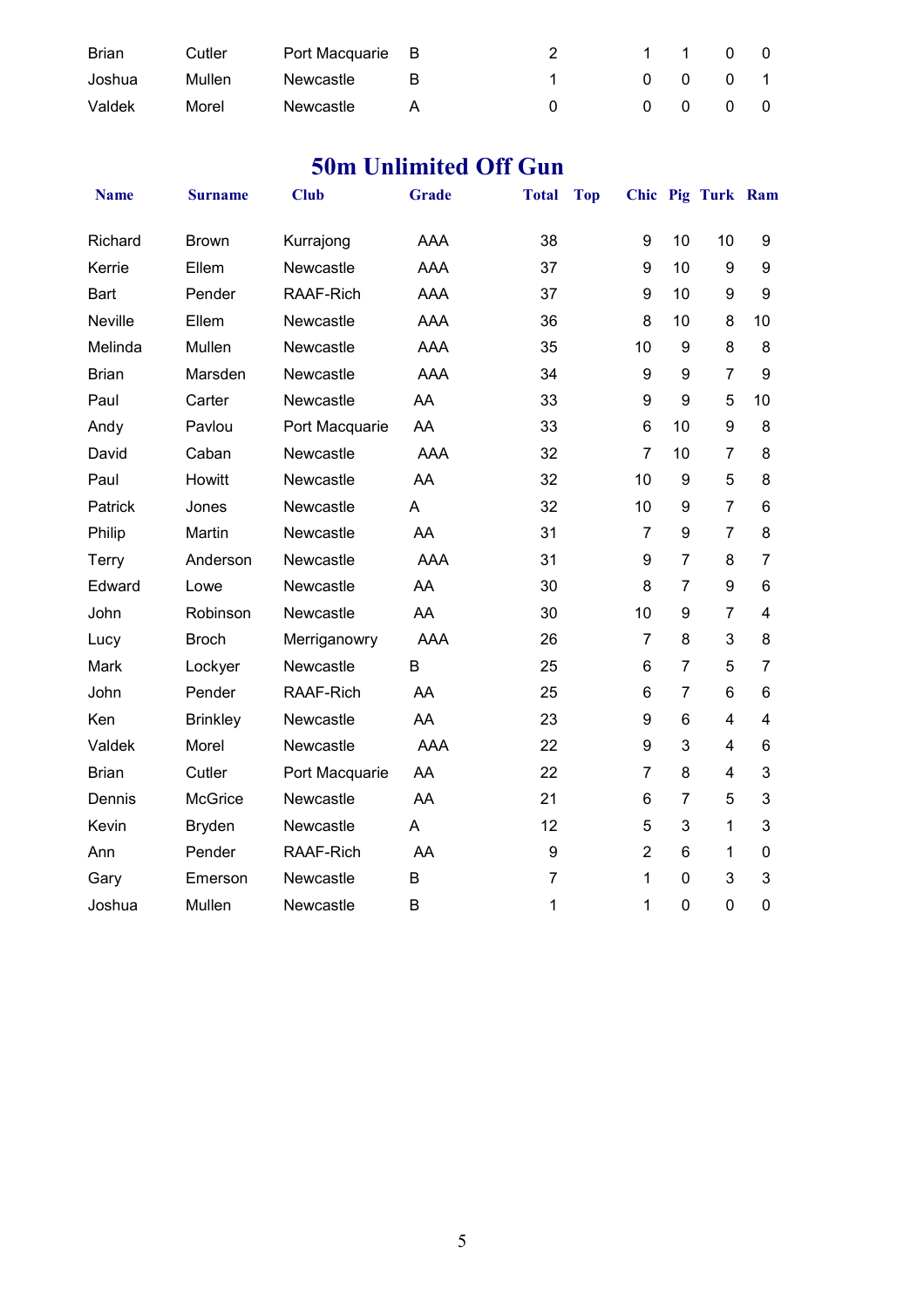# **50m Production**

| <b>Name</b>  |            | <b>Surname</b>  | <b>Club</b>    | <b>Total</b>   | <b>Shoot</b> | <b>Chick</b>   | Pig              | <b>Turk Ram</b> |                |
|--------------|------------|-----------------|----------------|----------------|--------------|----------------|------------------|-----------------|----------------|
| <b>Grade</b> | <b>INT</b> |                 |                |                |              |                |                  |                 |                |
| Neville      |            | Ellem           | Newcastle      | 36             |              | 9              | 10               | 10              | 7              |
| Richard      |            | <b>Brown</b>    | Kurrajong      | 33             |              | 9              | 10               | 6               | 8              |
| John         |            | Robinson        | Newcastle      | 30             |              | 8              | 8                | 6               | 8              |
| <b>Grade</b> | <b>AAA</b> |                 |                |                |              |                |                  |                 |                |
| Melinda      |            | Mullen          | Newcastle      | 39             |              | 10             | 10               | 10              | 9              |
| Ann          |            | Pender          | RAAF-Rich      | 38             |              | 10             | 10               | 9               | 9              |
| <b>Bart</b>  |            | Pender          | RAAF-Rich      | 33             |              | 9              | 10               | 7               | $\overline{7}$ |
| <b>Brian</b> |            | Marsden         | Newcastle      | 33             |              | 9              | 10               | 8               | 6              |
| Ken          |            | <b>Brinkley</b> | Newcastle      | 32             |              | 10             | 9                | 7               | 6              |
| Lucy         |            | <b>Broch</b>    | Merriganowry   | 31             |              | $\overline{7}$ | 9                | 6               | 9              |
| Kerrie       |            | Ellem           | Newcastle      | 29             |              | 8              | 10               | 8               | 3              |
| Andy         |            | Pavlou          | Port Macquarie | 25             |              | 5              | 8                | 4               | 8              |
| David        |            | Caban           | Newcastle      | 24             |              | 9              | $\overline{7}$   | 5               | 3              |
| Terry        |            | Anderson        | Newcastle      | 23             |              | 5              | 6                | $\overline{7}$  | $\mathbf 5$    |
| John         |            | Pender          | RAAF-Rich      | 10             |              | 4              | $\mathbf 0$      | 1               | 5              |
| <b>Grade</b> | AA         |                 |                |                |              |                |                  |                 |                |
| Philip       |            | Martin          | Newcastle      | 30             |              | 9              | $\overline{7}$   | 8               | 6              |
| Paul         |            | Howitt          | Newcastle      | 27             |              | 8              | $\overline{7}$   | 3               | 9              |
| Edward       |            | Lowe            | Newcastle      | 23             |              | 4              | 5                | 6               | 8              |
| Paul         |            | Carter          | Newcastle      | 22             |              | 6              | 8                | 4               | 4              |
| Patrick      |            | Jones           | Newcastle      | 20             |              | 5              | 6                | 3               | 6              |
| Valdek       |            | Morel           | Newcastle      | 11             |              | 3              | 3                | 3               | $\overline{2}$ |
| <b>Grade</b> | A          |                 |                |                |              |                |                  |                 |                |
| Mark         |            | Lockyer         | Newcastle      | 22             |              | 7              | 5                | 5               | 5              |
| Dennis       |            | <b>McGrice</b>  | Newcastle      | 20             |              | 5              | $\boldsymbol{9}$ | 1               | 5              |
| Brian        |            | Cutler          | Port Macquarie | 18             |              | 5              | 4                | 4               | 5              |
| <b>Grade</b> | B          |                 |                |                |              |                |                  |                 |                |
| Gary         |            | Emerson         | Newcastle      | 20             |              | 6              | $\mathbf 5$      | $\sqrt{3}$      | 6              |
| Kevin        |            | <b>Bryden</b>   | Newcastle      | 13             |              | 5              | $\mathsf 3$      | $\overline{2}$  | 3              |
| Joshua       |            | Mullen          | Newcastle      | $\overline{c}$ |              | 0              | $\mathbf{1}$     | 1               | 0              |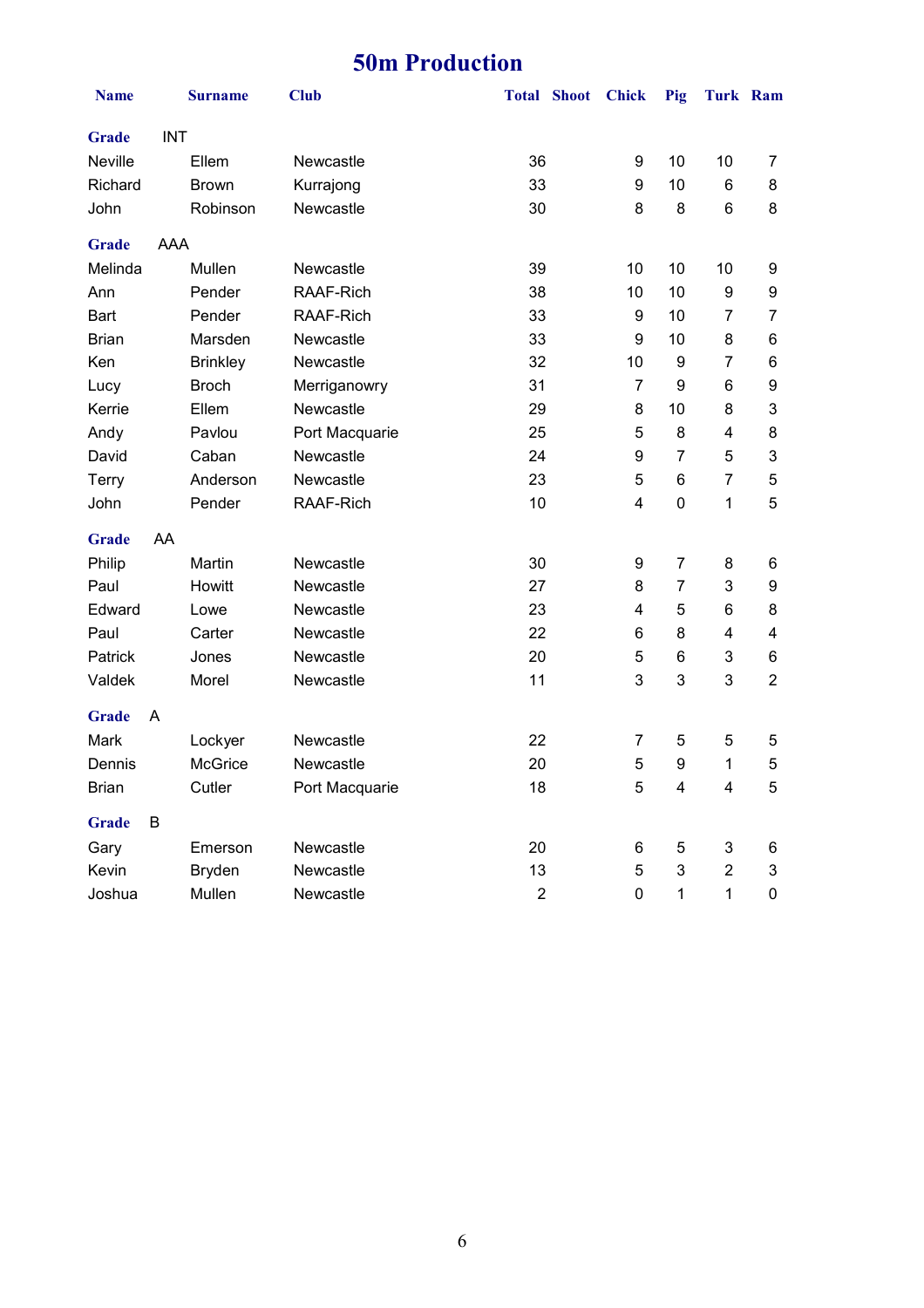### **50m Revolver**

| <b>Name</b>  |            | <b>Surname</b>  | <b>Club</b>    |                | <b>Total Shoot</b> | <b>Chick</b>   | Pig              | Turk Ram                |                |
|--------------|------------|-----------------|----------------|----------------|--------------------|----------------|------------------|-------------------------|----------------|
| <b>Grade</b> | <b>INT</b> |                 |                |                |                    |                |                  |                         |                |
| Richard      |            | <b>Brown</b>    | Kurrajong      | 36             |                    | 8              | $\boldsymbol{9}$ | 10                      | 9              |
| <b>Grade</b> | <b>AAA</b> |                 |                |                |                    |                |                  |                         |                |
| Lucy         |            | <b>Broch</b>    | Merriganowry   | 33             |                    | 8              | 9                | $\overline{7}$          | 9              |
| Melinda      |            | Mullen          | Newcastle      | 32             |                    | 9              | 9                | 6                       | 8              |
| Neville      |            | Ellem           | Newcastle      | 32             |                    | 9              | 8                | 8                       | $\overline{7}$ |
| <b>Brian</b> |            | Marsden         | Newcastle      | 32             |                    | 10             | 9                | 6                       | 7              |
| David        |            | Caban           | Newcastle      | 30             |                    | 9              | $\overline{7}$   | 8                       | 6              |
| Philip       |            | Martin          | Newcastle      | 30             |                    | 8              | 9                | 7                       | 6              |
| John         |            | Robinson        | Newcastle      | 27             |                    | 6              | $\overline{7}$   | 7                       | 7              |
| Terry        |            | Anderson        | Newcastle      | 24             |                    | 6              | 9                | 5                       | 4              |
| <b>Grade</b> | AA         |                 |                |                |                    |                |                  |                         |                |
| Paul         |            | Carter          | Newcastle      | 29             |                    | 5              | 9                | 8                       | 7              |
| Kerrie       |            | Ellem           | Newcastle      | 29             |                    | 8              | 10               | $\overline{\mathbf{4}}$ | $\overline{7}$ |
| <b>Bart</b>  |            | Pender          | RAAF-Rich      | 26             |                    | 8              | 8                | 3                       | 7              |
| Ann          |            | Pender          | RAAF-Rich      | 23             |                    | 5              | 5                | $\overline{\mathbf{4}}$ | 9              |
| Edward       |            | Lowe            | Newcastle      | 20             |                    | 3              | $\overline{7}$   | 5                       | 5              |
| Andy         |            | Pavlou          | Port Macquarie | 19             |                    | 10             | 8                | $\mathbf 1$             | $\pmb{0}$      |
| John         |            | Pender          | RAAF-Rich      | 3              |                    | 1              | $\overline{2}$   | $\mathbf 0$             | 0              |
| <b>Grade</b> | A          |                 |                |                |                    |                |                  |                         |                |
| Patrick      |            | Jones           | Newcastle      | 27             |                    | 6              | $\overline{7}$   | 7                       | $\overline{7}$ |
| Ken          |            | <b>Brinkley</b> | Newcastle      | 25             |                    | 7              | 9                | 3                       | 6              |
| Paul         |            | Howitt          | Newcastle      | 16             |                    | 5              | 5                | 5                       | 1              |
| Valdek       |            | Morel           | Newcastle      | 15             |                    | $\overline{2}$ | $\,6$            | $\overline{2}$          | 5              |
| <b>Brian</b> |            | Cutler          | Port Macquarie | 11             |                    | 4              | $\overline{2}$   | $\overline{2}$          | 3              |
| <b>Grade</b> | B          |                 |                |                |                    |                |                  |                         |                |
| Dennis       |            | McGrice         | Newcastle      | 23             |                    | 7              | 8                | 5                       | 3              |
| Mark         |            | Lockyer         | Newcastle      | 22             |                    | 5              | 6                | 5                       | 6              |
| Johanna      |            | Marsden         | Newcastle      | 11             |                    | 2              | 4                | 1                       | 4              |
| Rob          |            | <b>Butcher</b>  | Newcastle      | 10             |                    | 3              | 3                | $\overline{2}$          | $\overline{c}$ |
| Kevin        |            | <b>Bryden</b>   | Newcastle      | 10             |                    | 3              | $\overline{2}$   | 4                       | 1              |
| Gary         |            | Emerson         | Newcastle      | $\overline{7}$ |                    | $\overline{2}$ | 3                | $\overline{2}$          | 0              |
| Joshua       |            | Mullen          | Newcastle      | 3              |                    | 1              | 1                | $\mathbf{1}$            | 0              |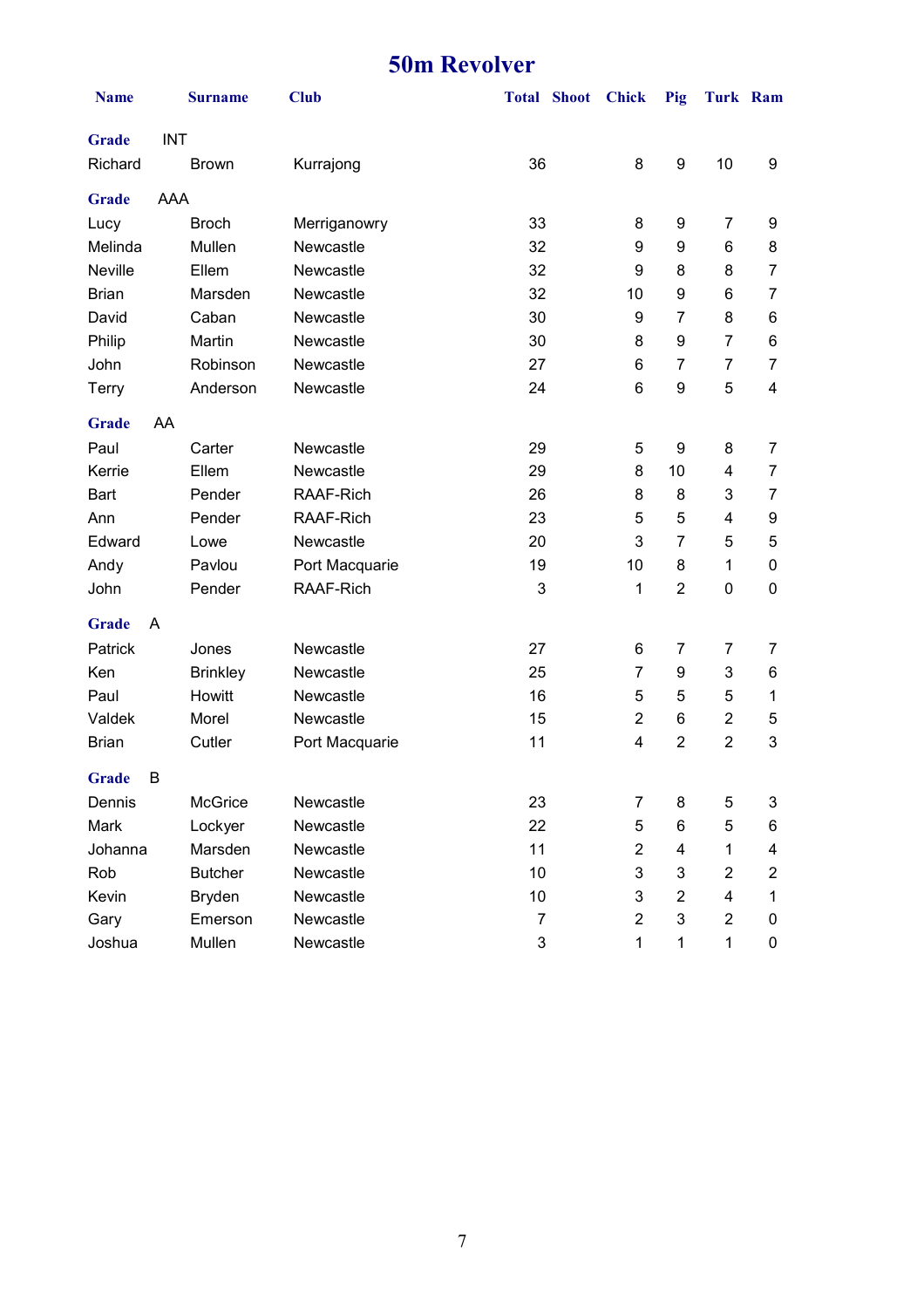# **50m Standing**

| <b>Name</b>       | <b>Surname</b>  | <b>Club</b>    | <b>Total Shoot</b> | <b>Chick</b>            | Pig            | <b>Turk Ram</b> |                         |
|-------------------|-----------------|----------------|--------------------|-------------------------|----------------|-----------------|-------------------------|
| <b>Grade</b>      | <b>INT</b>      |                |                    |                         |                |                 |                         |
| Melinda           | Mullen          | Newcastle      | 31                 | 8                       | $\overline{7}$ | 7               | 9                       |
| John              | Robinson        | Newcastle      | 27                 | 8                       | $\overline{7}$ | 5               | 7                       |
| <b>Brian</b>      | Marsden         | Newcastle      | 26                 | $\overline{7}$          | 9              | $\overline{4}$  | 6                       |
| David             | Caban           | Newcastle      | 24                 | 4                       | 8              | 5               | $\overline{7}$          |
| <b>Grade</b>      | AAA             |                |                    |                         |                |                 |                         |
| Terry             | Anderson        | Newcastle      | 26                 | 4                       | $\overline{7}$ | 8               | 7                       |
| Neville           | Ellem           | Newcastle      | 21                 | 6                       | 10             | 3               | $\overline{2}$          |
| <b>Grade</b>      | AA              |                |                    |                         |                |                 |                         |
| John              | Pender          | RAAF-Rich      | 14                 | 5                       | 5              | 3               | 1                       |
| Lucy              | <b>Broch</b>    | Merriganowry   | 13                 | $\overline{\mathbf{4}}$ | 1              | 3               | 5                       |
| Kerrie            | Ellem           | Newcastle      | 13                 | 5                       | $\overline{4}$ | 0               | 4                       |
| Richard           | <b>Brown</b>    | Kurrajong      | 11                 | 3                       | $\overline{4}$ | $\overline{2}$  | $\overline{\mathbf{c}}$ |
| Kevin             | <b>Bryden</b>   | Newcastle      | 5                  | $\overline{2}$          | 1              | 0               | $\overline{c}$          |
| Ann               | Pender          | RAAF-Rich      | 4                  | 1                       | $\overline{2}$ | 0               | 1                       |
| <b>Grade</b><br>A |                 |                |                    |                         |                |                 |                         |
| Patrick           | Jones           | Newcastle      | 19                 | 5                       | 4              | 3               | 7                       |
| Dennis            | <b>McGrice</b>  | Newcastle      | 16                 | 5                       | 3              | 4               | 4                       |
| <b>Bart</b>       | Pender          | RAAF-Rich      | 14                 | 4                       | 4              | 3               | 3                       |
| Paul              | Carter          | Newcastle      | 11                 | 3                       | 3              | $\overline{c}$  | 3                       |
| Andy              | Pavlou          | Port Macquarie | 9                  | 1                       | 4              | 3               | 1                       |
| Paul              | Howitt          | Newcastle      | 6                  | $\overline{2}$          | $\overline{2}$ | 1               | 1                       |
| Edward            | Lowe            | Newcastle      | 4                  | 1                       | 0              | $\overline{2}$  | 1                       |
| Gary              | Emerson         | Newcastle      | 4                  | $\overline{2}$          | $\overline{2}$ | 0               | 0                       |
| Valdek            | Morel           | Newcastle      | 0                  | 0                       | $\pmb{0}$      | 0               | 0                       |
| B<br>Grade        |                 |                |                    |                         |                |                 |                         |
| Mark              | Lockyer         | Newcastle      | 13                 | 6                       | 3              | 1               | 3                       |
| Ken               | <b>Brinkley</b> | Newcastle      | 10                 | 3                       | $\overline{2}$ | 3               | $\overline{\mathbf{c}}$ |
| Johanna           | Marsden         | Newcastle      | 8                  | 3                       | 1              | 1               | 3                       |
| <b>Brian</b>      | Cutler          | Port Macquarie | 2                  | 1                       | 1              | 0               | 0                       |
| Joshua            | Mullen          | Newcastle      | $\mathbf{1}$       | 0                       | 0              | 0               | $\mathbf{1}$            |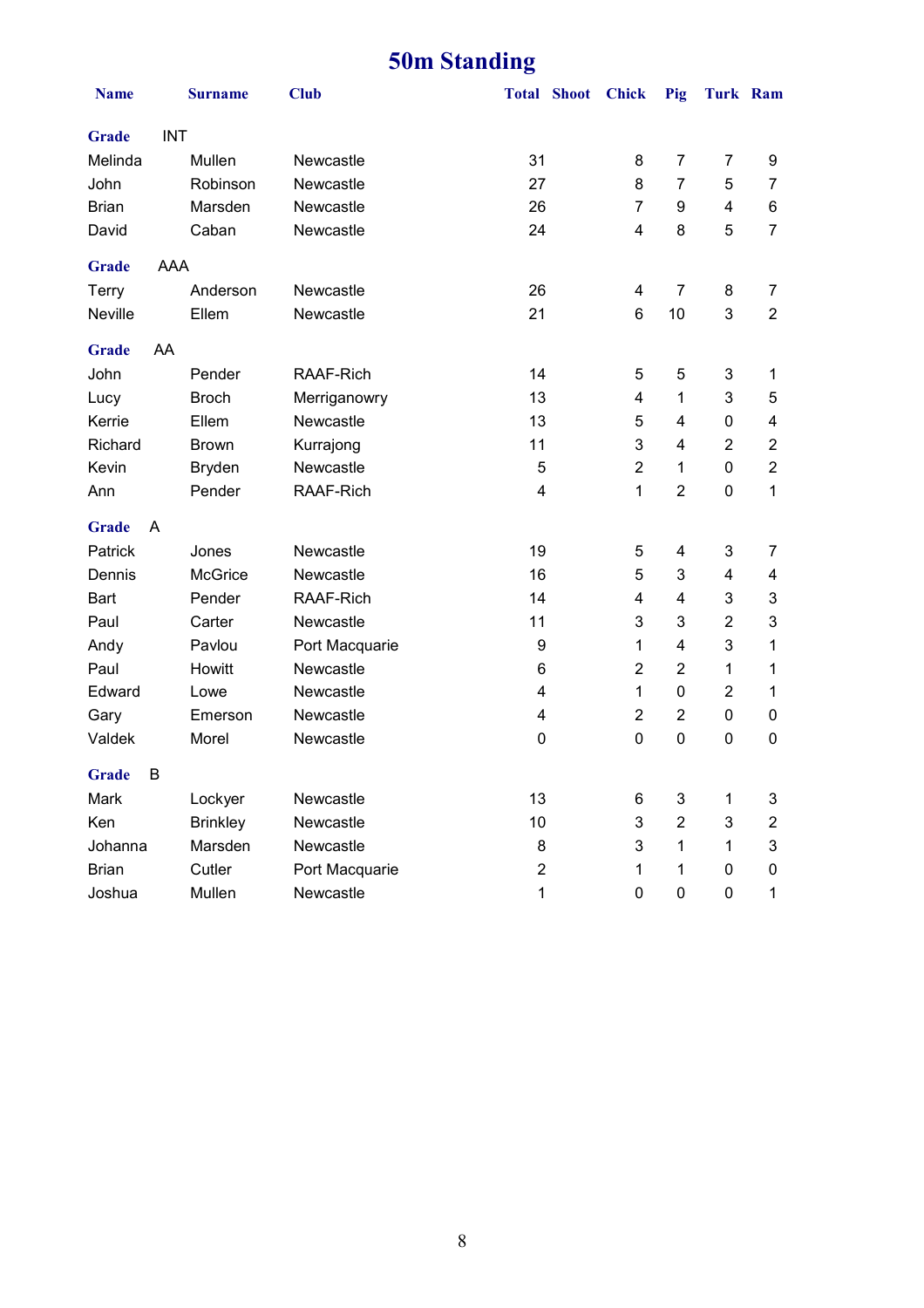### **50m Unlimited**

| <b>Name</b>    |     | <b>Surname</b>  | <b>Club</b>      |                | Grade Total Shoot Chick |                | Pig            | <b>Turk Ram</b>         |                  |
|----------------|-----|-----------------|------------------|----------------|-------------------------|----------------|----------------|-------------------------|------------------|
| Grade          | AAA |                 |                  |                |                         |                |                |                         |                  |
| Richard        |     | <b>Brown</b>    | Kurrajong        | 38             |                         | 9              | 10             | 10                      | 9                |
| Kerrie         |     | Ellem           | Newcastle        | 37             | $\overline{2}$          | 9              | 10             | 9                       | 9                |
| <b>Bart</b>    |     | Pender          | RAAF-Rich        | 37             | 3                       | 9              | 10             | 9                       | $\boldsymbol{9}$ |
| <b>Neville</b> |     | Ellem           | Newcastle        | 36             |                         | 8              | 10             | 8                       | 10               |
| Melinda        |     | Mullen          | Newcastle        | 35             |                         | 10             | 9              | 8                       | 8                |
| <b>Brian</b>   |     | Marsden         | Newcastle        | 34             |                         | 9              | 9              | $\overline{7}$          | $\boldsymbol{9}$ |
| David          |     | Caban           | Newcastle        | 32             |                         | 7              | 10             | $\overline{7}$          | 8                |
| Terry          |     | Anderson        | Newcastle        | 31             |                         | 9              | $\overline{7}$ | 8                       | $\overline{7}$   |
| Lucy           |     | <b>Broch</b>    | Merriganowry     | 26             |                         | $\overline{7}$ | 8              | 3                       | 8                |
| Valdek         |     | Morel           | Newcastle        | 22             |                         | 9              | 3              | $\overline{\mathbf{4}}$ | 6                |
| <b>Grade</b>   | AA  |                 |                  |                |                         |                |                |                         |                  |
| Paul           |     | Carter          | Newcastle        | 33             |                         | 9              | 9              | 5                       | 10               |
| Andy           |     | Pavlou          | Port Macquarie   | 33             |                         | 6              | 10             | $\boldsymbol{9}$        | 8                |
| Paul           |     | Howitt          | Newcastle        | 32             |                         | 10             | 9              | 5                       | 8                |
| Philip         |     | Martin          | Newcastle        | 31             |                         | $\overline{7}$ | 9              | $\overline{7}$          | 8                |
| Edward         |     | Lowe            | Newcastle        | 30             |                         | 8              | $\overline{7}$ | 9                       | 6                |
| John           |     | Robinson        | Newcastle        | 30             |                         | 10             | 9              | $\overline{7}$          | 4                |
| John           |     | Pender          | <b>RAAF-Rich</b> | 25             |                         | 6              | $\overline{7}$ | 6                       | 6                |
| Ken            |     | <b>Brinkley</b> | Newcastle        | 23             |                         | 9              | 6              | $\overline{4}$          | 4                |
| <b>Brian</b>   |     | Cutler          | Port Macquarie   | 22             |                         | $\overline{7}$ | 8              | 4                       | 3                |
| Dennis         |     | <b>McGrice</b>  | Newcastle        | 21             |                         | 6              | $\overline{7}$ | 5                       | 3                |
| Ann            |     | Pender          | RAAF-Rich        | 9              |                         | $\overline{2}$ | 6              | 1                       | 0                |
| <b>Grade</b>   | A   |                 |                  |                |                         |                |                |                         |                  |
| Patrick        |     | Jones           | Newcastle        | 32             |                         | 10             | 9              | $\overline{7}$          | 6                |
| Kevin          |     | <b>Bryden</b>   | Newcastle        | 12             |                         | 5              | 3              | 1                       | 3                |
| <b>Grade</b>   | В   |                 |                  |                |                         |                |                |                         |                  |
| Mark           |     | Lockyer         | Newcastle        | 25             |                         | 6              | $\overline{7}$ | 5                       | 7                |
| Gary           |     | Emerson         | Newcastle        | $\overline{7}$ |                         | 1              | 0              | 3                       | 3                |
| Joshua         |     | Mullen          | Newcastle        | $\mathbf 1$    |                         | 1              | 0              | $\mathbf 0$             | $\mathbf 0$      |